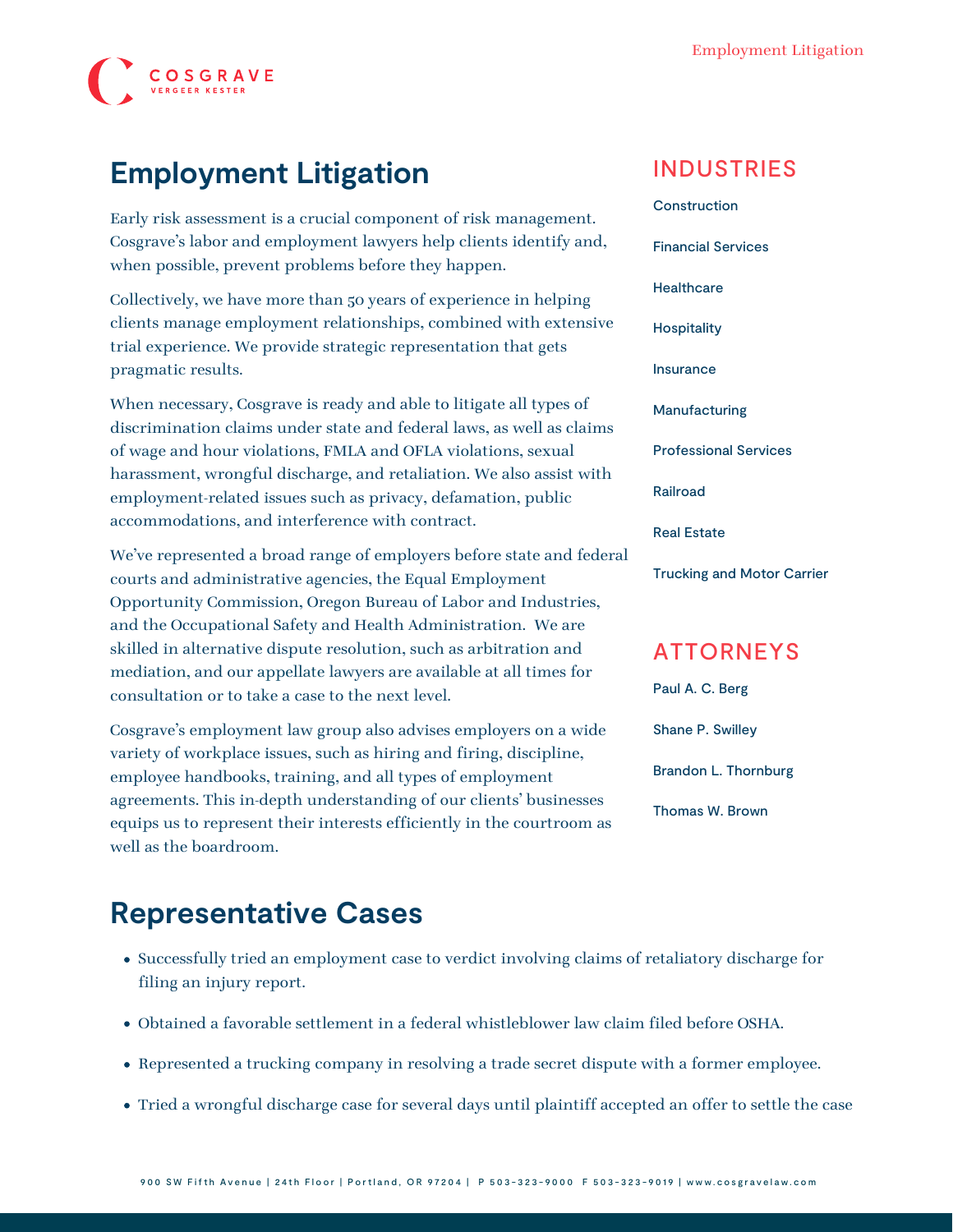

at the same amount plaintiff was offered before trial.

- Negotiated and obtained favorable settlements in multiple cases involving claims of state law retaliation, ADA violations, discrimination claims, FELA, LIA, SAA, FMLA/OFLA and other related claims.
- Claims of discrimination, retaliation, sexual harassment, civil rights, breach of employment contract, unpaid wages, and wrongful discharge.
- Assisting with state agency investigations and hearings.
- Breach of fiduciary duty.
- Interference with economic relations.
- Misappropriation of trade secrets.
- Successfully defended an employer against a meritless claim of wrongful discharge and unpaid wages by getting the claims dismissed at the beginning of the case; resulting in significant cost savings to the client.
- Assisted in defending an employer against claims of unlawful discrimination and retaliation. The discrimination claims were dismissed as a matter of law before trial, and the remaining claims were tried to a defense verdict.
- Successfully represented clients in disputes involving non-competition agreements, breach of employment contracts, and claims of misappropriation of trade secrets and confidential information.
- Obtained jury verdict for employer on claims of sexual harassment, gender discrimination, and retaliation seeking \$4.5 million in damages.

# **Affiliations**

- ALFA International Labor & Employment Practice Group
- American Board of Trial Advocates
- American College of Trial Lawyers
- American Short Line and Regional Railroad Association
- Association of Legal Administrators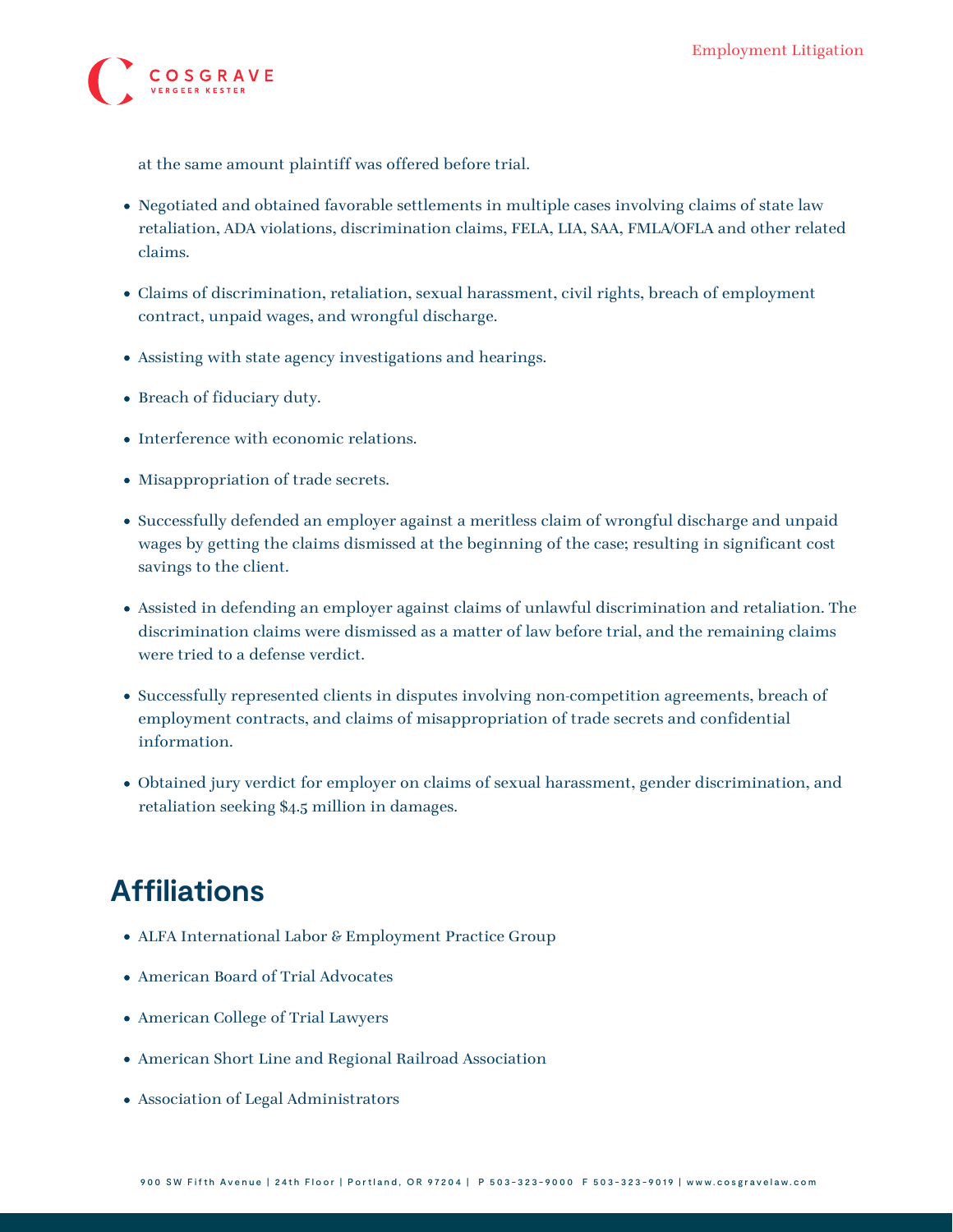

- Defense Research Institute
- Federation of Defense & Corporate Counsel
- Litigation Counsel of America
- National Association of Railroad Trial Counsel
- Oregon Association of Defense Counsel
- Oregon State Bar Labor and Employment section

#### **Newsletters**

If you would like to be placed on the list serve to receive our Employment Law Newsletter, please email us at: [employmentlaw@cosgravelaw.com](mailto:employmentlaw@cosgravelaw.com)

- [2nd Quarter 2017 Cosgrave Employment and Business Law Newsletter](https://www.cosgravelaw.com/wp-content/uploads/2015/03/2nd-Quarter-2017-Cosgrave-Employment-and-Business-Law-Newsletter.pdf)
- [1st Quarter 2017 Cosgrave Employment and Business Law Newsletter](https://www.cosgravelaw.com/wp-content/uploads/2015/03/1st-Quarter-2017-Cosgrave-Employment-and-Business-Law-Newsletter.pdf)
- [3rd Quarter 2016 Cosgrave Employment and Business Law Newsletter](https://www.cosgravelaw.com/wp-content/uploads/2015/03/August-2016-Cosgrave-Employment-and-Business-Law-Newsletter.pdf)
- [1st Quarter 2016 Cosgrave Employment and Business Law Newsletter](https://www.cosgravelaw.com/wp-content/uploads/2016/03/1st-Quarter-2016-Cosgrave-Employment-and-Business-Law-Newsletter.pdf)
- [2nd & 3rd Quarter 2016 Cosgrave Employment and Business Law Newsletter](https://www.cosgravelaw.com/wp-content/uploads/2015/03/2nd-3rd-Quarter-Cosgrave-Employment-and-Business-Law-Newsletter1.pdf)
- [1st Quarter 2015 Cosgrave Employment and Business Law Newsletter](https://www.cosgravelaw.com/wp-content/uploads/2015/03/1st-Quarter-Cosgrave-Employment-and-Business-Law-Newsletter.pdf)
- [4th Quarter 2014 Cosgrave Employment and Business Law Newsletter](https://www.cosgravelaw.com/wp-content/uploads/2015/03/4th-Quarter-2014-Cosgrave-Employment-and-Business-Law-Newsletter.pdf)
- 3rd Ouarter 2014 Cosgrave Employment and Business Law Newsletter
- 1st & 2nd Quarter 2014 Cosgrave Employment and Business Law Newsletter
- [4th Quarter 2013 Cosgrave Employment Law Newsletter](https://www.cosgravelaw.com/media/fpo/4th_Quarter_2013_Cosgrave_Employment_Law_Newsletter.pdf)
- [3rd Quarter 2013 Cosgrave Employment Law Newsletter](https://www.cosgravelaw.com/media/fpo/3rd_Quarter_2013_Cosgrave_Employment_Law_Newsletter.pdf)
- [2nd Quarter 2013 Cosgrave Employment Law Newsletter](https://www.cosgravelaw.com/media/fpo/2nd_Quarter_2013.pdf)
- [1st Quarter 2013 Cosgrave Employment Law Newsletter](https://www.cosgravelaw.com/media/fpo/1st_Quarter_2013_Cosgrave_Employment_Law_Newsletter.pdf)
- [4th Quarter 2012 Cosgrave Employment Law Newsletter](https://www.cosgravelaw.com/media/fpo/4th_quarter_2012_cosgrave_newsletter.pdf)